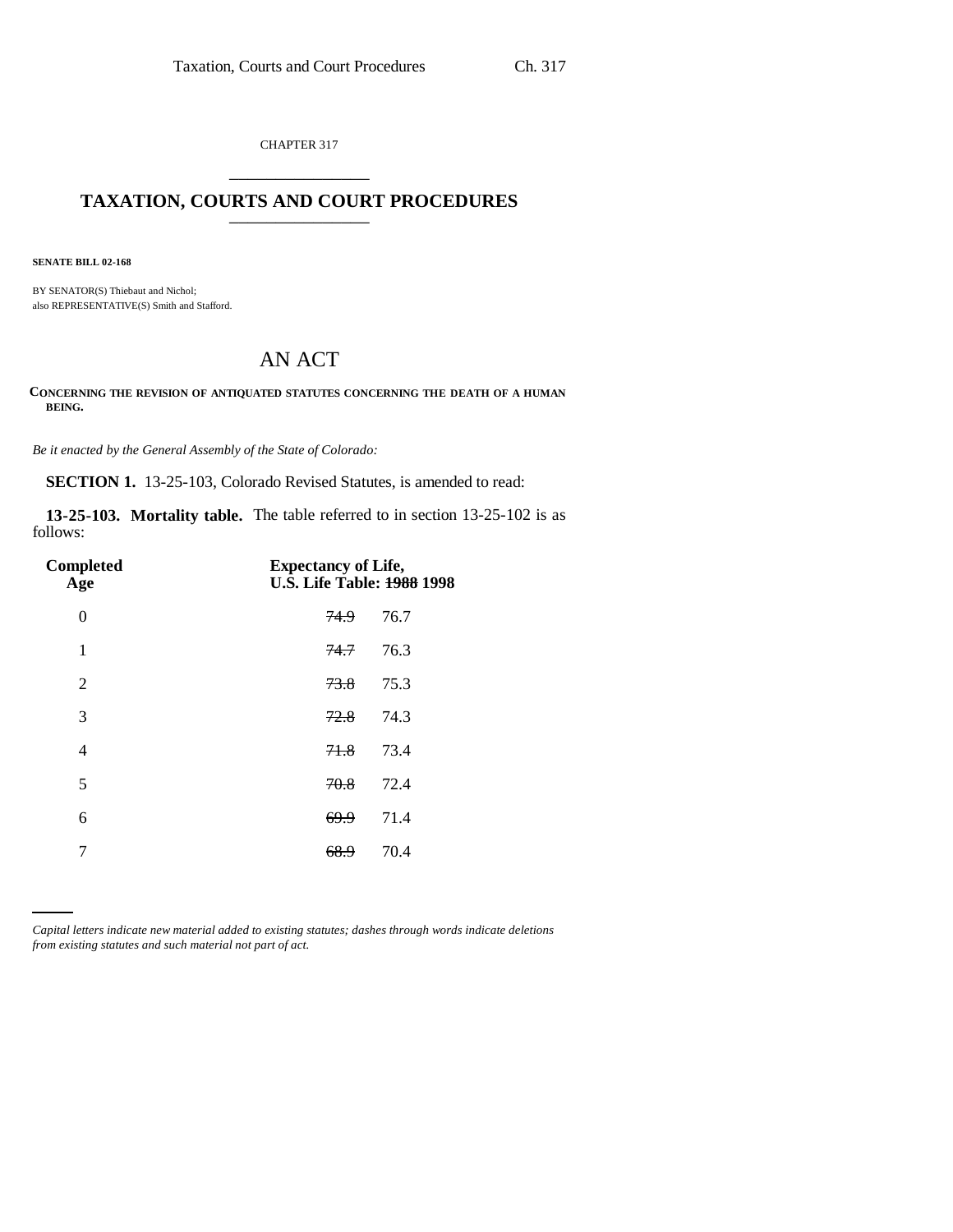| Ch. 317 | Taxation, Courts and Court Procedures |      |
|---------|---------------------------------------|------|
| 8       | 67.9                                  | 69.4 |
| 9       | 66.9                                  | 68.4 |
| 10      | 65.9                                  | 67.4 |
| 11      | 64.9                                  | 66.4 |
| 12      | 64.0                                  | 65.5 |
| 13      | 63.0                                  | 64.5 |
| 14      | 62.0                                  | 63.5 |
| 15      | 61.0                                  | 62.5 |
| 16      | 60.1                                  | 61.5 |
| 17      | 59.1                                  | 60.6 |
| 18      | 58.2                                  | 59.6 |
| 19      | 57.2                                  | 58.7 |
| 20      | 56.3                                  | 57.7 |
| 21      | 55.3                                  | 56.8 |
| 22      | 54.4                                  | 55.8 |
| 23      | 53.5                                  | 54.9 |
| 24      | 52.5                                  | 53.9 |
| 25      | 51.6                                  | 53.0 |
| 26      | 50.6                                  | 52.0 |
| 27      | 49.7                                  | 51.1 |
| 28      | 48.8                                  | 50.1 |
| 29      | 47.8                                  | 49.2 |
| 30      | 46.9                                  | 48.2 |
| 31      | 45.9                                  | 47.3 |
| 32      | 45.0                                  | 46.3 |
| 33      | 44.1                                  | 45.4 |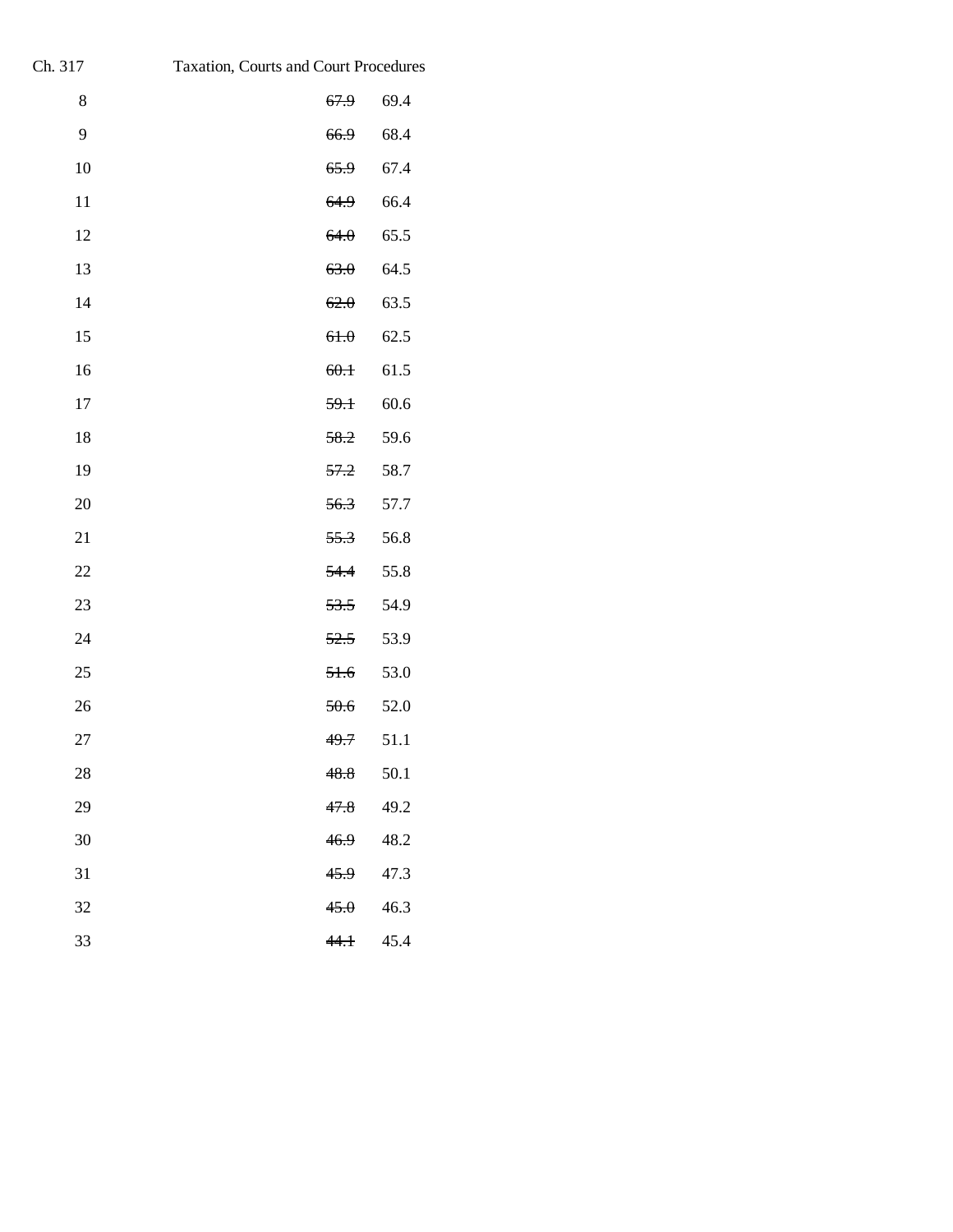| Taxation, Courts and Court Procedures |                 |      |
|---------------------------------------|-----------------|------|
| 34                                    | 43.1            | 44.4 |
| 35                                    | 42.2            | 43.5 |
| 36                                    | 41.3            | 42.6 |
| 37                                    | 40.4            | 41.6 |
| 38                                    | <del>39.4</del> | 40.7 |
| 39                                    | <del>38.5</del> | 39.8 |
| 40                                    | <del>37.6</del> | 38.8 |
| 41                                    | <del>36.7</del> | 37.9 |
| 42                                    | <del>35.8</del> | 37.0 |
| 43                                    | <del>34.9</del> | 36.1 |
| 44                                    | <del>33.9</del> | 35.2 |
| 45                                    | 33.0            | 34.3 |
| 46                                    | 32.1            | 33.4 |
| 47                                    | 31.3            | 32.5 |
| 48                                    | <del>30.4</del> | 31.6 |
| 49                                    | <del>29.5</del> | 30.7 |
| 50                                    | <del>28.6</del> | 29.8 |
| 51                                    | <del>27.8</del> | 29.0 |
| 52                                    | <del>26.9</del> | 28.1 |
| 53                                    | <del>26.1</del> | 27.2 |
| 54                                    | 25.3            | 26.4 |
| 55                                    | 24.4            | 25.5 |
| 56                                    | 23.6            | 24.7 |
| 57                                    | 22.8            | 23.9 |
| 58                                    | 22.0            | 23.1 |
| 59                                    | 21.3            | 22.3 |

Ch. 317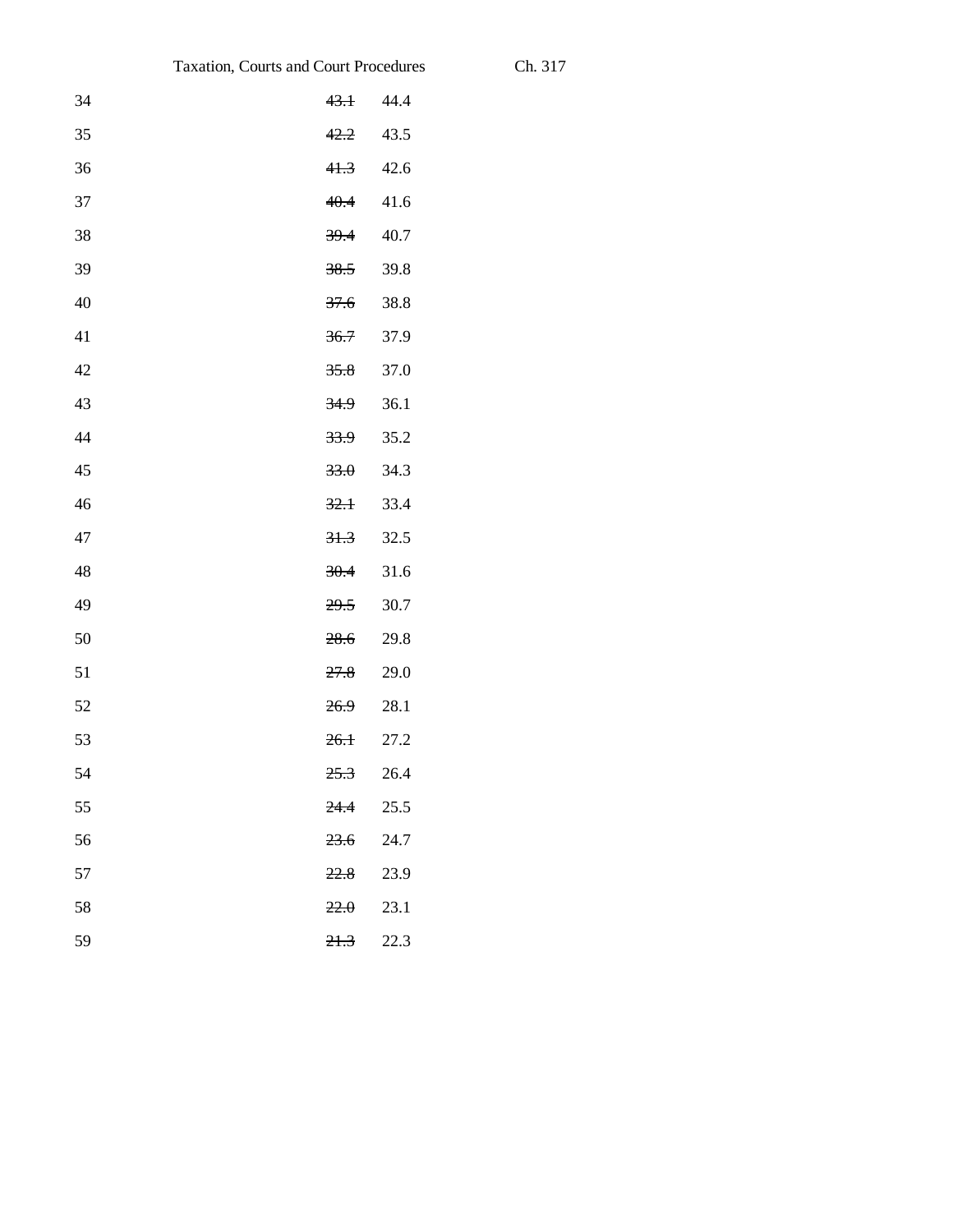| Ch. 317 | Taxation, Courts and Court Procedures |        |      |
|---------|---------------------------------------|--------|------|
| 60      |                                       | 20.5   | 21.5 |
| 61      |                                       | 19.8   | 20.7 |
| 62      |                                       | 19.0   | 20.0 |
| 63      |                                       | 18.3   | 19.2 |
| 64      |                                       | 17.6   | 18.5 |
| 65      |                                       | 16.9   | 17.8 |
| 66      |                                       | 16.2   | 17.1 |
| 67      |                                       | 15.6   | 16.4 |
| 68      |                                       | 14.9   | 15.7 |
| 69      |                                       | 14.2   | 15.0 |
| 70      |                                       | 13.6   | 14.3 |
| 71      |                                       | 13.0   | 13.7 |
| 72      |                                       | 12.4   | 13.1 |
| 73      |                                       | H.8    | 12.5 |
| 74      |                                       | H.2    | 11.9 |
| 75      |                                       | 10.7   | 11.3 |
| 76      |                                       | $+0.1$ | 10.7 |
| 77      |                                       | 9.6    | 10.2 |
| 78      |                                       | 9.0    | 9.6  |
| 79      |                                       | 8.5    | 9.1  |
| 80      |                                       | $8+$   | 8.6  |
| 81      |                                       | 7.6    | 8.1  |
| 82      |                                       | 7.1    | 7.6  |
| 83      |                                       | 6.7    | 7.1  |
| 84      |                                       | 6.3    | 6.7  |
| 85      |                                       | 6.0    | 6.3  |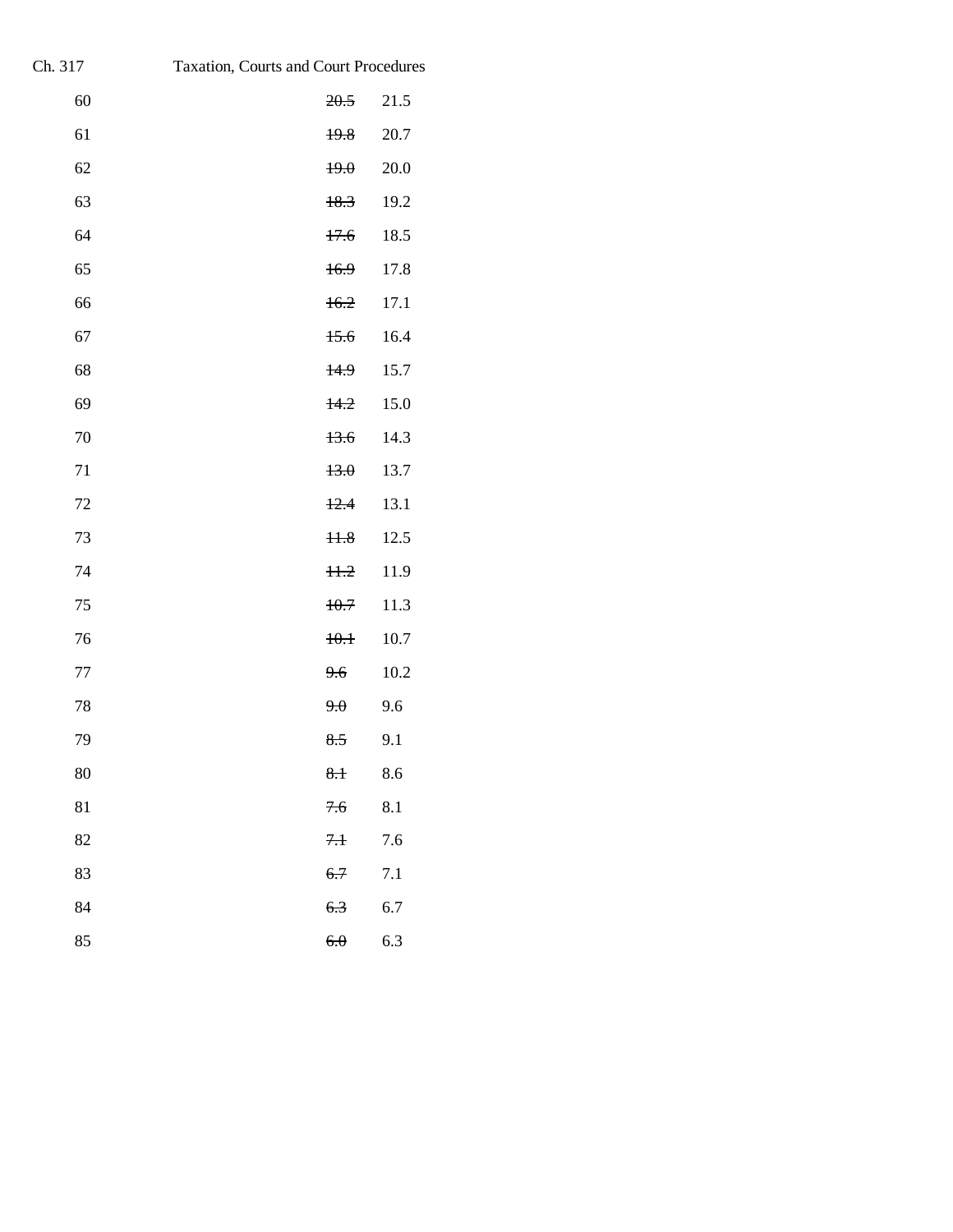|                | <b>Taxation, Courts and Court Procedures</b> |     |
|----------------|----------------------------------------------|-----|
| 86             | <del>5.61</del>                              | 6.0 |
| 87             | 5.29                                         | 5.6 |
| 88             | 4.99                                         | 5.3 |
| 89             | 4.70                                         | 5.0 |
| 90             | 4.43                                         | 4.7 |
| 91             | 4.17                                         | 4.4 |
| 92             | <del>3.93</del>                              | 4.1 |
| 93             | <del>3.71</del>                              | 3.9 |
| 94             | <del>3.51</del>                              | 3.7 |
| 95             | <del>3.34</del>                              | 3.5 |
| 96             | <del>3.19</del>                              | 3.3 |
| 97             | 3.05                                         | 3.1 |
| 98             | <del>2.93</del>                              | 2.9 |
| 99             | 2.82                                         | 2.7 |
| 100            | 2.73                                         | 2.6 |
| $+0+$          | 2.64                                         |     |
| ±02            | 2.57                                         |     |
| 103            | 2.50                                         |     |
| 104            | <del>2.44</del>                              |     |
| 105            | <del>2.38</del>                              |     |
| 106            | 2.33                                         |     |
| 107            | 2.29                                         |     |
| 108            | 2.24                                         |     |
| 109            | 2.20                                         |     |
| H <sub>0</sub> |                                              |     |

Ch. 317

| <b>SECTION 2. Repeal.</b> Article 23 of title 39, Colorado Revised Statutes, is |  |
|---------------------------------------------------------------------------------|--|
|---------------------------------------------------------------------------------|--|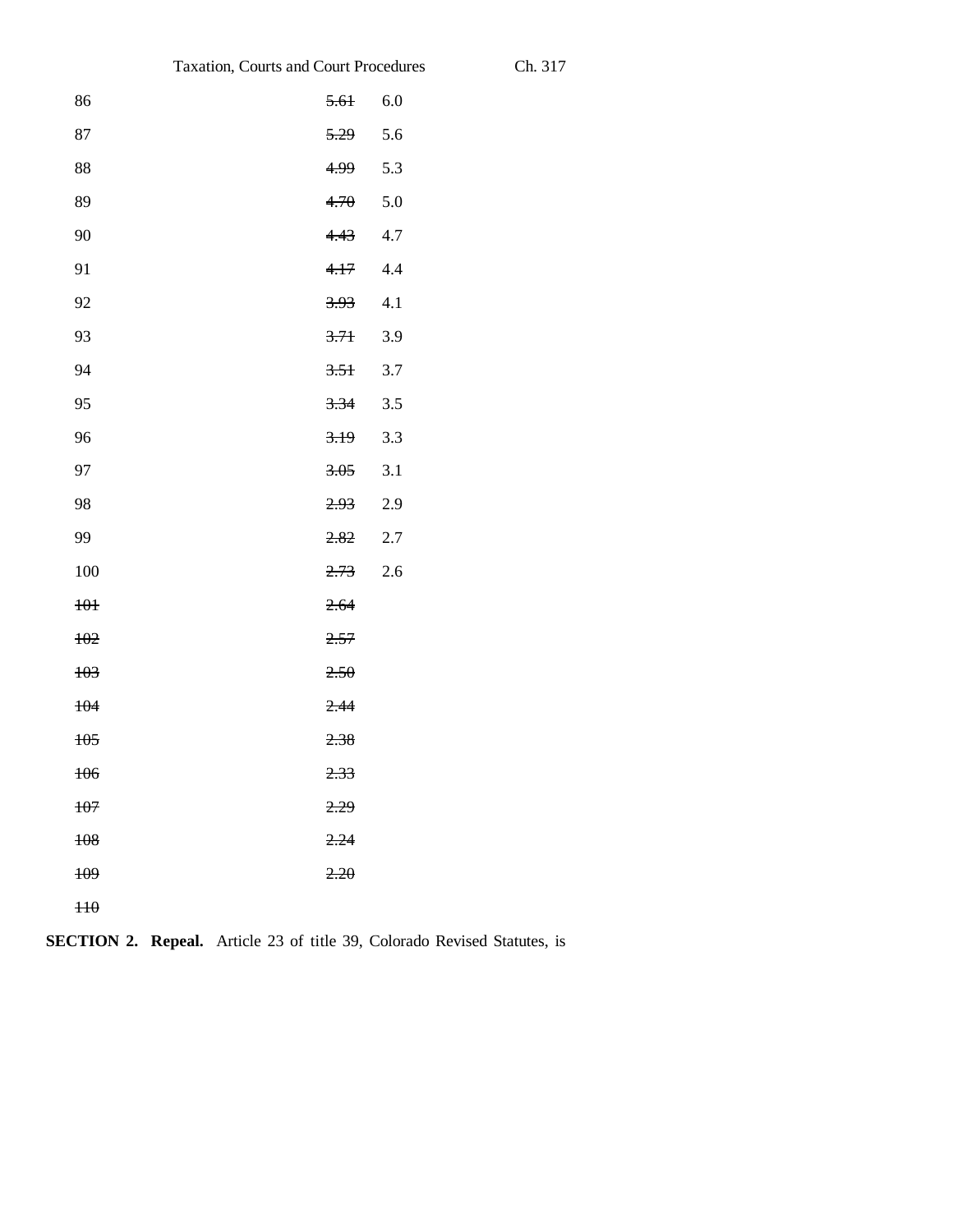repealed.

**SECTION 3.** 39-23.5-117, Colorado Revised Statutes, is amended to read:

**39-23.5-117. Estate tax - effective date - applicability.** This article shall take effect January 1, 1980, and shall apply to the estates of decedents dying on or after said date. The provisions of article 23 of this title shall continue to apply to the estates of decedents dying prior to January 1, 1980.

**SECTION 4.** 11-6-105, Colorado Revised Statutes, is amended to read:

**11-6-105. Joint deposits - right of survivor.** Except as to accounts, which are defined in and which shall be paid as provided in article 15 of title 15, C.R.S., when a bank deposit in any bank transacting business in this state is made in the names of two or more persons payable to them or to any of them, such deposit, or any part thereof or interest thereon, may be paid to any one of said persons whether the others are living or not, and the receipt or acquittance of the person so paid shall be valid and sufficient discharge to the paying bank from all said persons and their heirs, executors, administrators, and assigns; such deposit shall be deemed, so far as the rights and liabilities of the bank are concerned, to be owned by said persons in joint tenancy with the right of survivorship, but the bank has the right of setoff against such deposit, to the extent thereof, to collect a debt owed to the bank by any joint depositor, which right shall not be affected by death. Such deposit shall be subject to section 39-23-139, C.R.S.

**SECTION 5.** 11-9-105, Colorado Revised Statutes, is amended to read:

**11-9-105. Death of lessee - procedure.** The provisions of sections SECTION 15-10-111, and  $39-23-139$ , C.R.S., shall apply on the death of a lessee of a safe deposit box as defined in section 11-9-101.

**SECTION 6.** 11-30-103 (4), Colorado Revised Statutes, is amended to read:

**11-30-103. Membership.** (4) Except as to accounts, which are defined in and which shall be paid as provided for in article 15 of title 15, C.R.S., nothing in this article shall be construed to prohibit credit unions organized under this article from carrying membership accounts in the names of two or more persons in joint tenancy; and, if any credit union transacting business in this state issues shares and deposits in the names of two or more persons payable to them or to any of them, such shares and deposits, or any part thereof or any interest or dividend thereon, may be paid to any one of said persons whether the others are living or not, and the receipt or acquittance of the person so paid shall be a valid and sufficient discharge to the credit union from all of said persons and their heirs, executors, administrators, and assigns, and such shares and deposits shall be deemed to be owned by said persons in joint tenancy with the right of survivorship. In the event any credit union has actual knowledge that one or more owners of said shares and deposits is dead, nothing contained in this section shall be deemed to except such payment from the operation of section 39-23-132, C.R.S.

**SECTION 7.** 11-42-115 (3), Colorado Revised Statutes, is amended to read: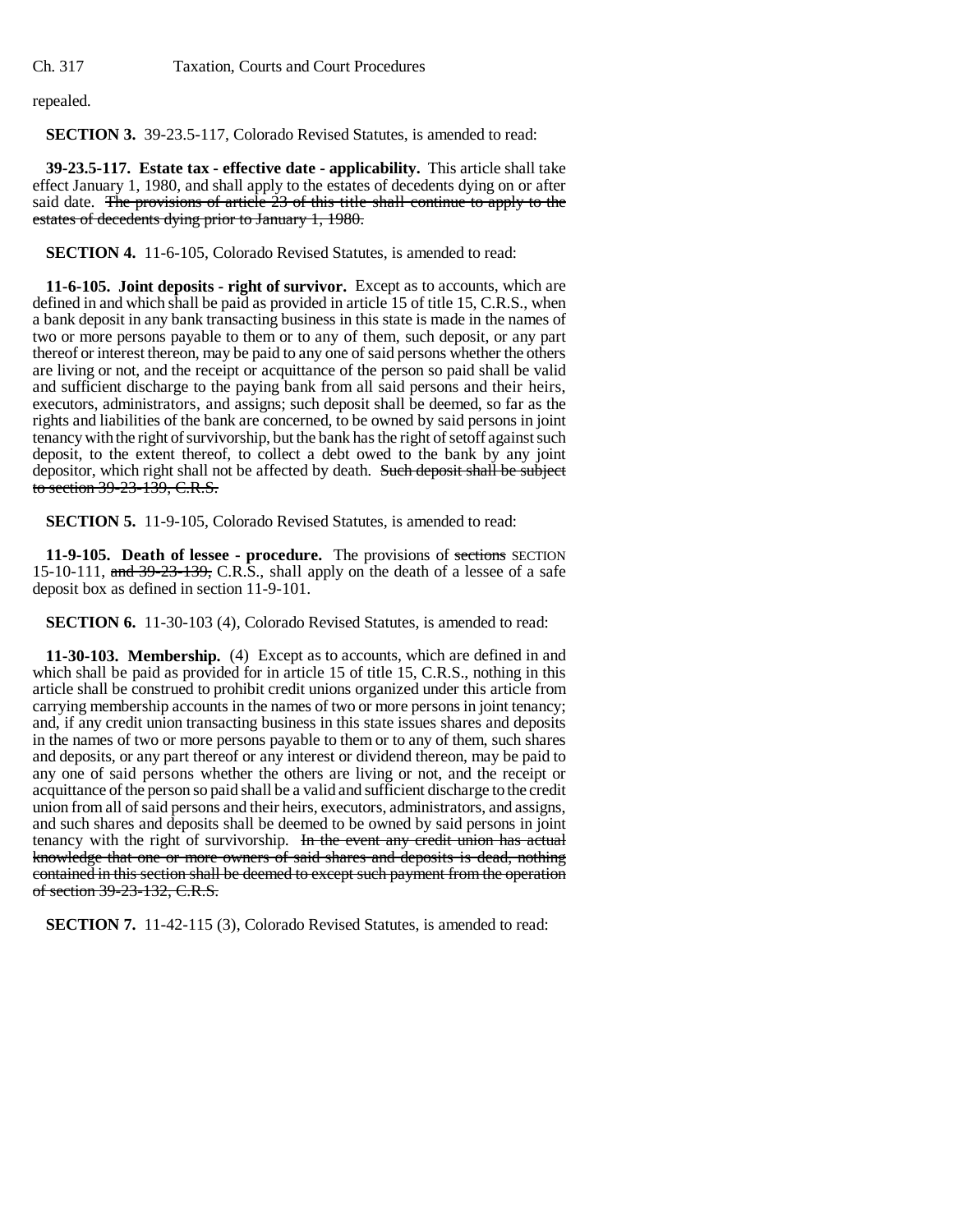**11-42-115. Power to issue shares to minors or in trust.** (3) Every association has power to issue stock or shares to any person on a revocable trust for another person, who is either named in writing as beneficiary thereof or who is unnamed. At any time during the lifetime of the trustee, the stock or shares, together with dividends, if any, shall be withdrawn only by the trustee. On the death of the trustee, subject to the provisions of section 39-23-139, C.R.S., the stock or shares, together with dividends, if any, shall be paid to the person for whom the stock or shares were issued as designated beneficiary, even though he THE BENEFICIARY is not of full legal capacity, and, if there is no designated beneficiary living at that time, then to the personal representative of the trustee.

**SECTION 8.** 11-46-104 (2), Colorado Revised Statutes, is amended to read:

**11-46-104. Leases to joint tenants.** (2) Upon the death of any joint tenant, the provisions of section 15-10-111, C.R.S., and of this section with regard to examination shall apply. and for persons dying before January 1, 1980, the provisions of section 39-23-139, C.R.S., shall apply with regard to inheritance tax. For persons dying before July 1, 1980, upon the deposit with the lessor of an inheritance tax or estate tax release, releasing the contents of said safe deposit box, the surviving tenants shall have access to said box.

**SECTION 9. Repeal.** 15-2-209, Colorado Revised Statutes, is repealed as follows:

**15-2-209. Inheritance tax law not affected.** The provisions of this part 2 shall not be construed to amend, repeal, or otherwise affect the provisions of article 23 of title 39, C.R.S.

**SECTION 10.** 15-12-916 (1) (f), Colorado Revised Statutes, is amended to read:

**15-12-916. Apportionment of estate taxes.** (1) For purposes of this section:

(f) "Tax" means the federal estate tax, the additional inheritance tax imposed by sections SECTION 26-2-113, and 39-23-122, C.R.S., the Colorado estate tax imposed by article 23.5 of title 39, C.R.S., and interest and penalties imposed in addition to the tax.

**SECTION 11.** The introductory portion to 15-13-201 (1), Colorado Revised Statutes, is amended to read:

**15-13-201. Payment of debt and delivery of property to domiciliary foreign personal representative without local administration.** (1) At any time after the expiration of sixty days from the death of a nonresident decedent, any person indebted to the estate of the nonresident decedent or having possession or control of personal property, or of an instrument evidencing a debt, obligation, stock, or chose in action belonging to the estate of the nonresident decedent may pay the debt, deliver the personal property, or the instrument evidencing the debt, obligation, stock, or chose in action, to the domiciliary foreign personal representative of the nonresident decedent upon being presented with proof of his THE REPRESENTATIVE'S appointment, a written consent of the attorney general if required under section 39-23-139, C.R.S., and an affidavit made by or on behalf of the representative stating: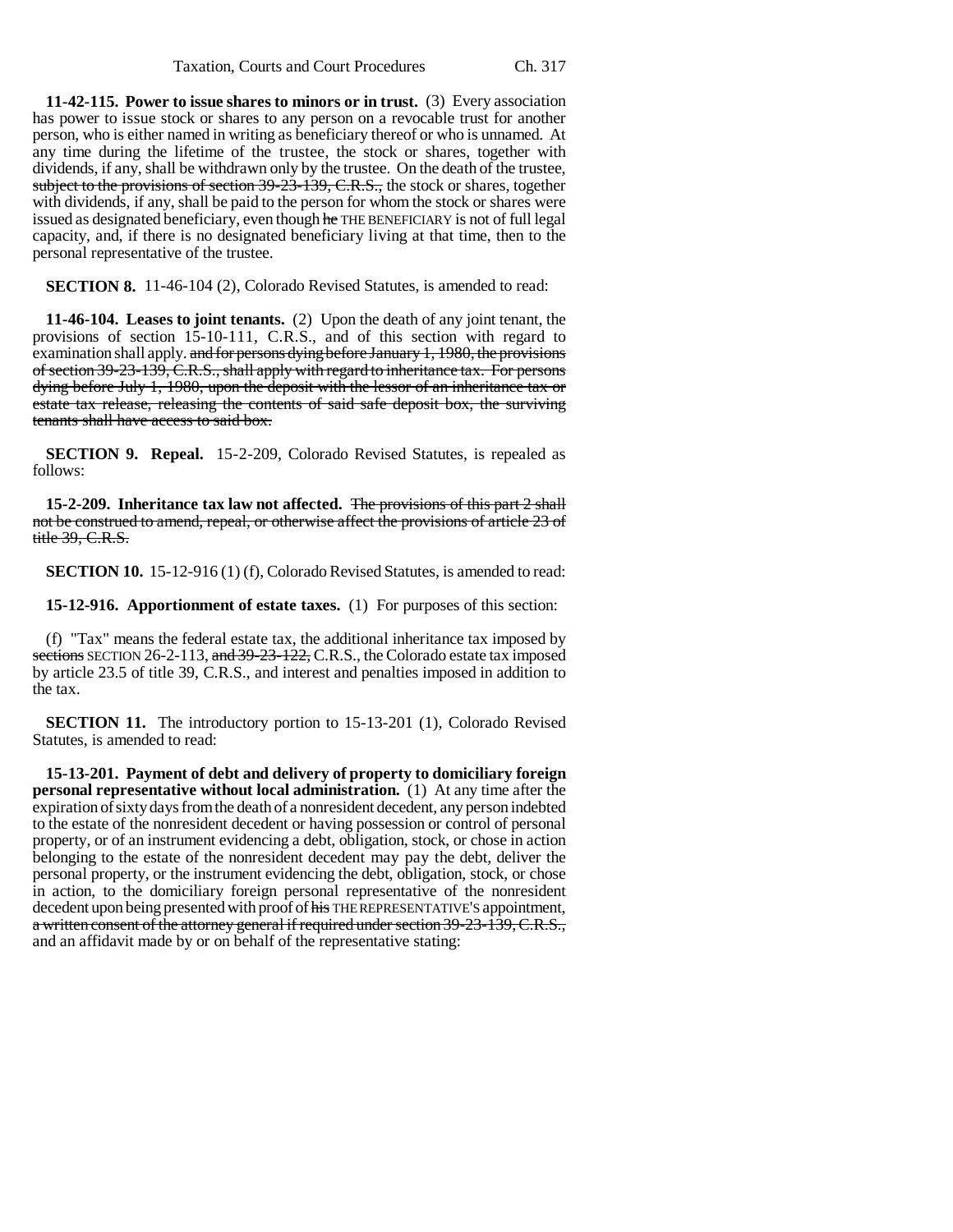Ch. 317 Taxation, Courts and Court Procedures

**SECTION 12.** 24-35-101 (1) (b), Colorado Revised Statutes, is amended to read:

**24-35-101. Functions of department of revenue.** (1) There is hereby created the department of revenue, the functions of which are the collection of the following:

(b) Taxes levied by the provisions of articles  $23, 23.5$  and 25 of title 39, C.R.S.;

**SECTION 13.** 38-11-101 (2), Colorado Revised Statutes, is amended to read:

**38-11-101. Personal property in joint tenancy - how created - vesting upon death.** (2) Nothing in this section shall be deemed to exempt any transfer from the operation of articles 23 and ARTICLE 25 of title 39, C.R.S.

**SECTION 14.** 38-31-101, Colorado Revised Statutes, is amended to read:

**38-31-101. Joint tenancy expressed in instrument - when.** (1) No estate in joint tenancy in real property, except when conveyed or devised to executors, trustees, or fiduciaries, shall be created or established unless, in the instrument conveying the property or in the will devising the same, it is declared that the property is conveyed or devised in joint tenancy or as joint tenants. The abbreviation "JTWROS" and the phrase "as joint tenants with right of survivorship" or "in joint tenancy with right of survivorship" shall have the same meaning. Any grantor in any such instrument of conveyance may also be one of the grantees therein. Nothing in this section shall be deemed to exempt any transfer from the operation of articles 23 and ARTICLE 25 of title 39, C.R.S.

**SECTION 15. Repeal.** 39-2-125 (1) (g), Colorado Revised Statutes, is repealed as follows:

**39-2-125. Duties of the board.** (1) The board shall perform the following duties, such performance to be in accordance with the applicable provisions of article 4 of title 24, C.R.S.:

 $(g)$  Hear appeals brought by the executive director of the department of revenue under section 39-23-142 (8);

**SECTION 16.** 39-21-107 (1), Colorado Revised Statutes, is amended to read:

**39-21-107. Limitations.** (1) Except as provided in this section and unless such time is extended by waiver, the amount of any tax or of any charge on oil and gas production imposed pursuant to articles 23 and 24 to 29 of this title or article 3 of title 42, or part 4 of article 37.5 of title 11, C.R.S., and the penalty and interest applicable thereto shall be assessed within three years after the return was filed, whether or not such return was filed on or after the date prescribed, and no assessment shall be made or credit taken and no notice of lien shall be filed, nor distraint warrant issued, nor suit for collection instituted, nor any other action to collect the same commenced after the expiration of such period; except that a written proposed adjustment of the tax liability by the department issued prior to the expiration of such period shall extend the limitation of this subsection (1) for one year after a final determination or assessment is made. No lien shall continue after the three-year period provided for in this subsection (1), except for taxes assessed before the expiration of such period,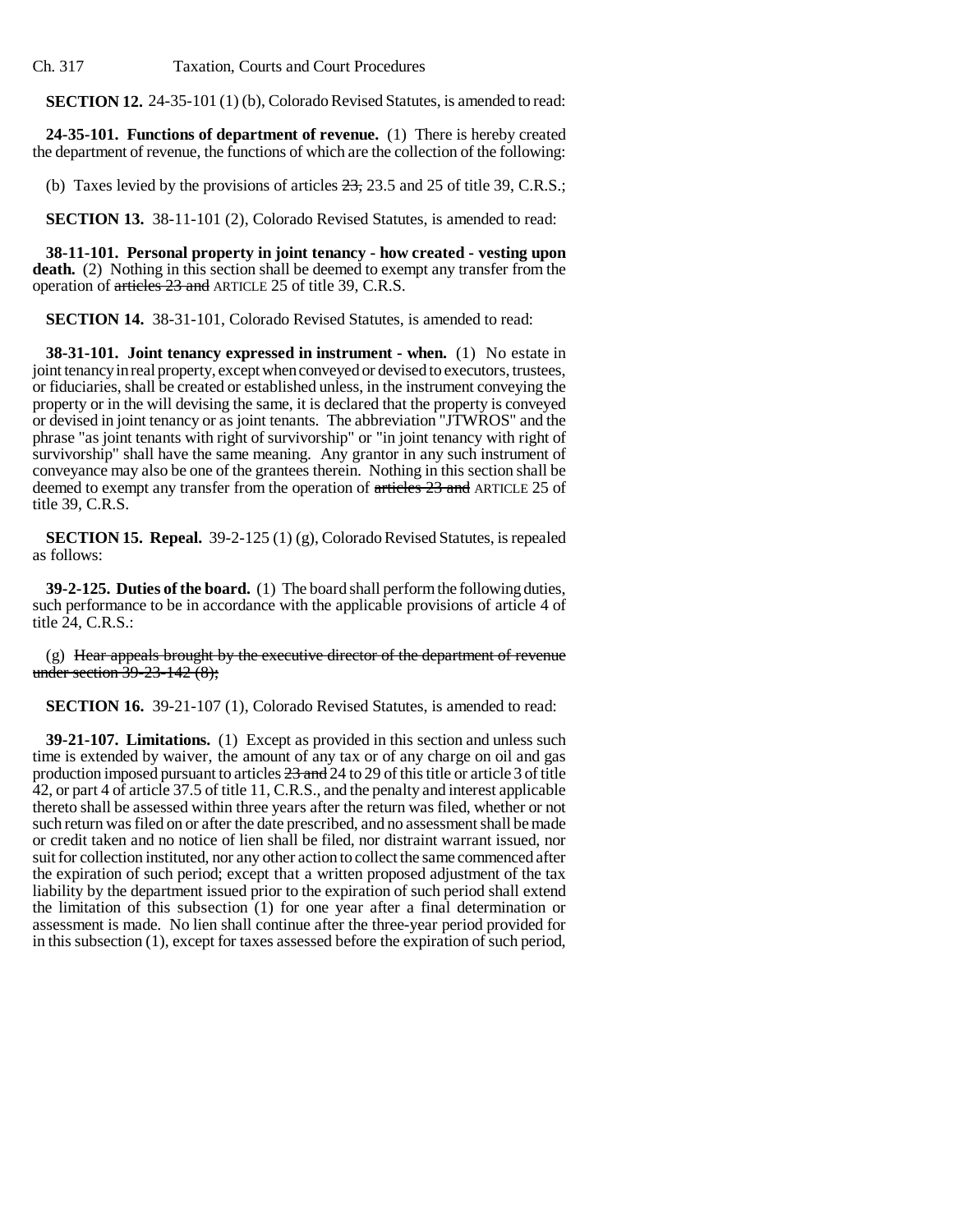notice of lien with respect to which has been filed prior to the expiration of such period, and except for taxes on which written notice of any proposed adjustment of the tax liability has been sent to the taxpayer during such three-year period, in which case the lien shall continue for one year only after the expiration of such period or after the issuance of a final determination or assessment based on the proposed adjustment issued prior to the expiration of the three-year period. This subsection (1) shall not apply to income tax or to any tax imposed under article 23.5 of this title.

**SECTION 17.** 39-21-113 (1) (a), Colorado Revised Statutes, is amended to read:

**39-21-113. Reports and returns.** (1) (a) It is the duty of every person, firm, or corporation liable to the state of Colorado for any tax or any charge on oil and gas production imposed pursuant to articles 23 to 29 23.5 TO 29 of this title or article 3 of title 42 or part 4 of article 37.5 of title 11, C.R.S., to keep and preserve for a period of three years such books, accounts, and records as may be necessary to determine the amount of liability.

**SECTION 18.** 39-21-114 (1) (c) and (1) (d), Colorado Revised Statutes, are amended to read:

**39-21-114. Methods of enforcing collection.** (1) The executive director of the department of revenue may issue a warrant executed either with his manual signature or with his facsimile signature in accordance with the "Uniform Facsimile Signature of Public Officials Act", article 55 of title 11, C.R.S., directed to any employee, agent, or representative of the department, sometimes in this section referred to collectively as "agent", commanding him to distrain, seize, and sell the personal property of the taxpayer, except such personal property as is exempted from execution and sale by any statute of this state, for the payment of the tax due, together with any penalties and interest accrued thereon and the cost of execution:

(c) Immediately upon making of a jeopardy assessment or of the issuance of a demand for payment, as provided in section  $39-21-111$ . or

## (d) In accordance with the provisions of section 39-23-142.

**SECTION 19. Repeal.** 39-22-623 (1) (f), Colorado Revised Statutes, is repealed as follows:

**39-22-623. Disposition of collections.** (1) The proceeds of all moneys collected under this article, less the reserve retained for refunds, shall be credited as follows:

(f) Commencing January 1, 1978, in order to replace any loss of revenue to the old age pension fund, the department of revenue shall certify to the state treasurer an amount equal to the sum accurately estimated for revenue loss to the old age pension fund from amendments made to section  $39-23-113(2)(a)$ , and such amount shall be credited to the old age pension fund.

**SECTION 20.** 39-23.5-108 (5) (f), Colorado Revised Statutes, is amended to read:

**39-23.5-108. Payment date - extension - installment.** (5) (f) (I) In the event of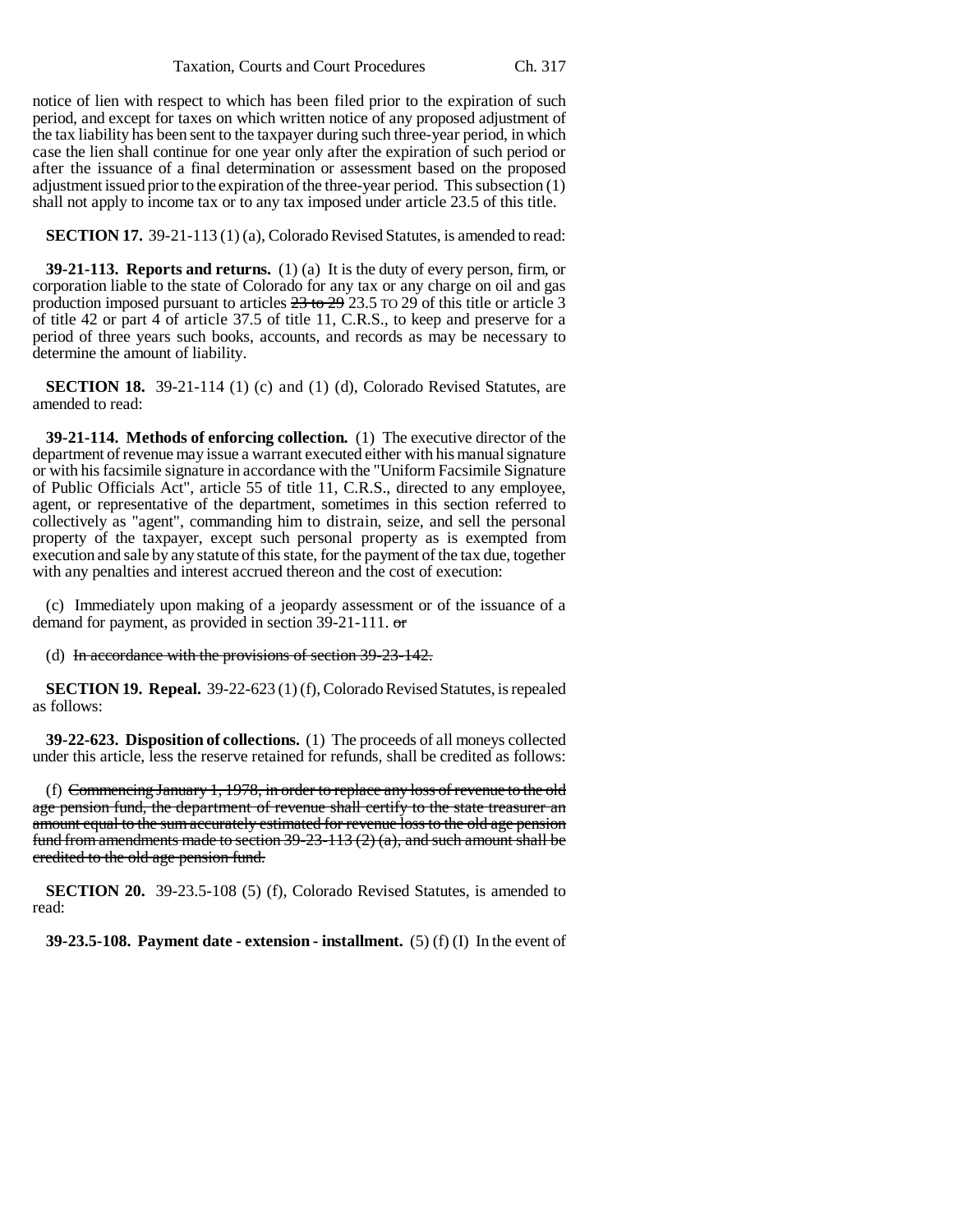any default in the payment of the tax due under this article or any other act or failure to act permitting the acceleration of the payment of installments, the lien may be enforced under the same procedures as the lien for inheritance tax under section 39-23-133 THE EXECUTIVE DIRECTOR OF THE DEPARTMENT, THROUGH THE ATTORNEY GENERAL, MAY BRING AND PROSECUTE AN ACTION IN THE NAME OF THE STATE AS PLAINTIFF FOR THE PURPOSE OF ENFORCING SUCH LIEN AGAINST ALL OR ANY OF THE PROPERTY SUBJECT THERETO IN ALL CASES WHERE ANY TAX HAS BECOME A LIEN UPON ANY PROPERTY UNDER THE PROVISIONS OF THIS ARTICLE. IN ANY SUCH ACTION THE OWNER OF ANY PROPERTY, OR OF ANY INTEREST IN THE PROPERTY, AGAINST WHICH THE LIEN OF ANY SUCH TAX IS SOUGHT TO BE ENFORCED, AND ANY PREDECESSOR IN INTEREST OF ANY SUCH OWNER WHOSE TITLE OR INTEREST WAS DERAIGNED THROUGH ANY SUCH DECEDENT BY WILL OR SUCCESSION OR BY DECREE OF DISTRIBUTION OF THE ESTATE OF SUCH DECEDENT OR ANY LIEN OR ENCUMBRANCE SUBSEQUENT TO THE LIEN OF SUCH TAX MAY BE MADE A PARTY DEFENDANT.

(II) Actions may be brought against the state for the same purposes and under the same procedures as apply in the case of the inheritance tax under section 39-23-144 BY ANY INTERESTED PERSON FOR THE PURPOSE OF QUIETING THE TITLE TO ANY PROPERTY AGAINST THE LIEN OR CLAIM OF LIEN OF ANY TAXES UNDER THIS ARTICLE OR FOR THE PURPOSE OF HAVING IT DETERMINED THAT ANY PROPERTY IS NOT SUBJECT TO ANY LIEN FOR TAXES, NOR CHARGEABLE WITH ANY TAX UNDER THIS ARTICLE. AN ACTION SHALL NOT BE MAINTAINED WHERE ANY PROCEEDINGS ARE PENDING IN ANY COURT OF THIS STATE WHEREIN THE TAXABILITY OF SUCH TRANSFER AND THE LIABILITY THEREFOR, AND THE AMOUNT THEREOF, MAY BE DETERMINED. ALL PARTIES INTERESTED IN SAID TRANSFER AND IN THE TAXABILITY THEREOF SHALL BE MADE PARTIES THERETO, AND ANY INTERESTED PERSON WHO REFUSES TO JOIN AS PLAINTIFF THEREIN MAY BE A DEFENDANT. SUMMONS FOR THE STATE IN SUCH ACTION SHALL BE SERVED UPON THE ATTORNEY GENERAL. SHOULD THE COURT DETERMINE THAT THE PROPERTY DESCRIBED IN THE COMPLAINT IS SUBJECT TO THE LIEN OF SAID TAX AND THAT SUCH PROPERTY HAS BEEN TRANSFERRED WITHIN THE MEANING OF THIS ARTICLE, THE COURT SHALL AWARD AFFIRMATIVE RELIEF TO THE STATE, AND JUDGMENT SHALL BE RENDERED THEREIN IN FAVOR OF THE STATE ASCERTAINING AND DETERMINING THE AMOUNT OF SUCH TAX, THE PERSON LIABLE, AND THE PROPERTY CHARGEABLE OR SUBJECT TO THE LIEN.

**SECTION 21.** 39-26-126, Colorado Revised Statutes, is amended to read:

**39-26-126. Legislative finding as to revenues for old age pension fund.** The general assembly finds that sections  $39-23-107(1)$ ,  $39-26-105(1)$ ,  $39-26-106(2)$ (a), 39-26-109, 39-26-112, and 39-26-114 (1) (a) (V) and (7) repeal no law which THAT provides revenue for the old age pension fund and amend no law so as to reduce the revenue provided for the old age pension fund, except as is allowed by article XXIV of the state constitution.

**SECTION 22. Effective date - applicability.** This act shall take effect July 1, 2002, and shall apply to decisions entered by a court of competent jurisdiction on or after said date.